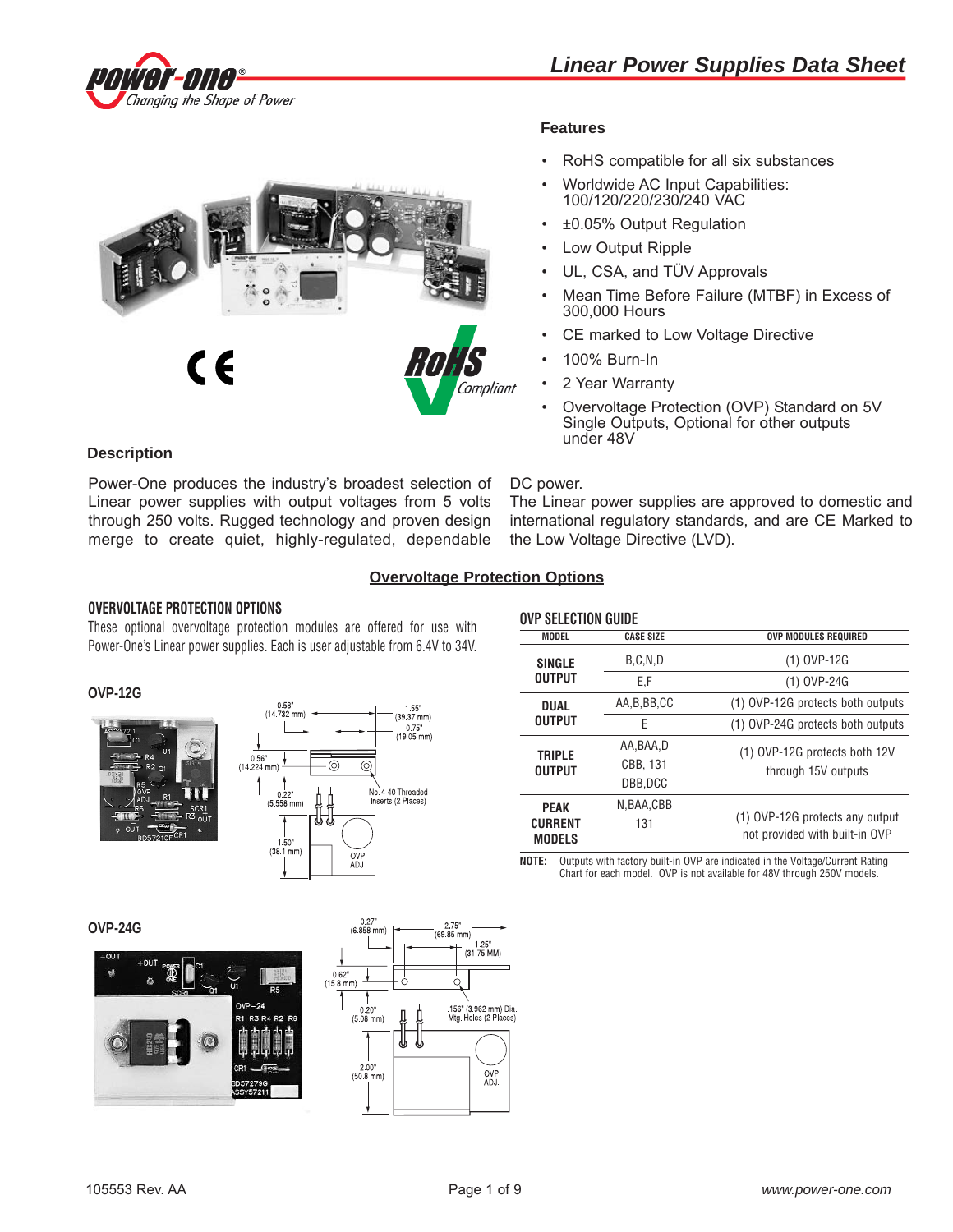

Unsigned output voltages are isolated and can be used as either + or - polarities.

| <b>Nominal</b>          | Max              | <b>Model Input</b> | Case         | <b>Additional</b>           |
|-------------------------|------------------|--------------------|--------------|-----------------------------|
| Vout*                   | <b>Amps</b>      | 100 to 264 VAC     | <b>Type</b>  | <b>Features &amp; Notes</b> |
| 5Vout                   |                  |                    |              |                             |
| $5 - 5 - 5 - 5 - 5 - 5$ | 1.5              | HAA5-1.5/0VP-AG    | B            | Α                           |
|                         | 3                | HB5-3/OVP-AG       | B            | A, C                        |
|                         | 6                | HC5-6/OVP-AG       | С            | A, C                        |
|                         | $\boldsymbol{9}$ | HN5-9/OVP-AG       | N            | A, C                        |
|                         | 12               | HD5-12/0VP-AG      | D            | A, C                        |
|                         | 18               | HE5-18/OVP-AG      | E            | A, C                        |
|                         | 25               | F5-25/0VP-AG       | F            | A, C, D, H                  |
| $\frac{1}{5}$           | 35               | G5-35/OVP-AG       | F            | A, C, D, H                  |
|                         | 50               | CP197-AG           | F            | A, C, D                     |
| 12 to 15Vout            |                  |                    |              |                             |
| 12                      | 0.9              | HA15-0.9-AG        | B            |                             |
| 12                      | 1.7              | HB12-1.7-AG        | B            | $\mathbb{C}$                |
| 12                      | 3.4              | HC12-3.4-AG        | C            | $\mathbb C$                 |
| 12                      | 5.1              | HN12-5.1-AG        | N            | $\mathbb C$                 |
| 12                      | 6.8              | HD12-6.8-AG        | D            | $\mathbb{C}$                |
| 12                      | 10.2             | HE12-10.2-AG       | E            | $\mathbb{C}$                |
| 12                      | 16               | F15-15-AG          | F            | C, D, H                     |
| $15*$                   | 0.9              | HA15-0.9-AG        | B            |                             |
| 15                      | 1.5              | HB15-1.5-AG        | B            | $\mathbb{C}$                |
| 15                      | 3                | <b>HC15-3-AG</b>   | $\mathbb C$  | $\mathbb C$                 |
| 15                      | 4.5              | HN15-4.5-AG        | N            | $\mathbb{C}$                |
| 15                      | 6                | HD15-6-AG          | D            | $\mathbb{C}$                |
| 15                      | 9                | <b>HE15-9-AG</b>   | Ε            | $\mathbb{C}$                |
| $15*$                   | 15               | F15-15-AG          | F            | C, D, H                     |
| <b>24 to 28Vout</b>     |                  |                    |              |                             |
| 24                      | 0.5              | HA24-0.5-AG        | B            |                             |
| 24                      | 1.2              | HB24-1.2-AG        | B            | $\mathbb C$                 |
| 24                      | 2.4              | HC24-2.4-AG        | C            | $\mathbb{C}$                |
|                         | 3.6              |                    | Ν            | C                           |
| 24<br>24                |                  | HN24-3.6-AG        | D            | $\mathbb{C}$                |
|                         | 4.8              | HD24-4.8-AG        |              | $\mathbb{C}$                |
| 24                      | 7.2              | HE24-7.2-AG        | E            |                             |
| 24                      | 12               | F24-12-AG          | F            | C, D, H                     |
| $28*$                   | 0.5              | HA24-0.5-AG        | B            |                             |
| 28                      | 1                | HB28-1-AG          | Β            | $\mathbb{C}$                |
| 28                      | $\overline{c}$   | HC28-2-AG          | C            | $\mathsf C$                 |
| 28                      | 3                | HN28-3-AG          | N            | $\mathbb{C}$                |
| 28                      | $\sqrt{4}$       | HD28-4-AG          | D            | $\mathbb{C}$                |
| 28                      | 6                | <b>HE28-6-AG</b>   | E            | $\mathbb{C}$                |
| $28*$                   | 10               | F24-12-AG          | F            | C, D, H                     |
| 48Vout                  |                  |                    |              |                             |
| 48                      | 0.5              | HB48-0.5-AG        | B            |                             |
| 48                      | $\mathbf{1}$     | HC48-1-AG          | $\mathbb{C}$ |                             |
| 48                      | 3                | HD48-3-AG          | D            | $\mathbb{C}$                |
| 48                      | $\overline{4}$   | HE48-4-AG          | E            | $\mathbb{C}$                |

| Case<br>Type | Dimensions<br>(Inches)          |
|--------------|---------------------------------|
| AA           | $6.50 \times 4.00 \times 2.10$  |
| B            | $4.87 \times 4.00 \times 2.10$  |
| BAA          | $10.25 \times 4.00 \times 2.95$ |
| ΒB           | 7.00 x 4.87 x 2.95              |
| C            | 5.62 x 4.87 x 2.95              |
| CBB          | $11.00 \times 4.87 \times 3.28$ |
| СC           | $9.38 \times 4.87 \times 3.28$  |
| CP131        | 11.00 x 4.87 x 3.28             |
| D            | $9.00 \times 4.87 \times 3.28$  |
| DBB          | 14.25 x 4.87 x 3.38             |
| DCC          | $15.00 \times 4.88 \times 4.55$ |
| E            | 14.00 x 4.87 x 3.53             |
| F            | 16.75 x 4.88 x 5.00             |
| Ν            | 7.00 x 4.87 x 3.28              |
| Case         | Dimensions                      |

| uase  | DIMENSIONS               |
|-------|--------------------------|
| Type  | (Millimeters)            |
| AA    | 165.10 x 101.60 x 53.34  |
| B     | 123.70 x 101.60 x 53.34  |
| BAA   | 260.35 x 101.60 x 74.93  |
| ΒB    | 177.80 x 123.70 x 74.93  |
| C     | 142.75 x 123.70 x 74.93  |
| CBB   | 279.40 x 123.70 x 83.31  |
| СC    | 238.25 x 123.70 x 83.31  |
| CP131 | 279.40 x 123.70 x 83.31  |
| D     | 228.60 x 123.70 x 83.31  |
| DBB   | 361.95 x 123.70 x 85.85  |
| DCC   | 381.00 x 123.95 x 115.57 |
| Ε     | 355.60 x 123.70 x 89.66  |
| F     | 425.50 x 123.95 x 127.00 |
| Ν     | 177.80 x 123.70 x 83.31  |
|       |                          |

(See Additional Features Column)

A Overvoltage protection, set at  $6.2$  V  $\pm$ 0.4 V.

B Non-adjustable 3-terminal regulator.

C Remote sense provided.

D With output inhibit and parallel operation master/slave capability.

E With output inhibit.

F Adjustable 3-terminal regulator.

G Can be made into an isolated output by removing jumper W1.

H Model requires 100 LFM forced-air cooling above 75% of rated output power at 50 degrees C.

\* May require jumpering or potentiometer adjustment.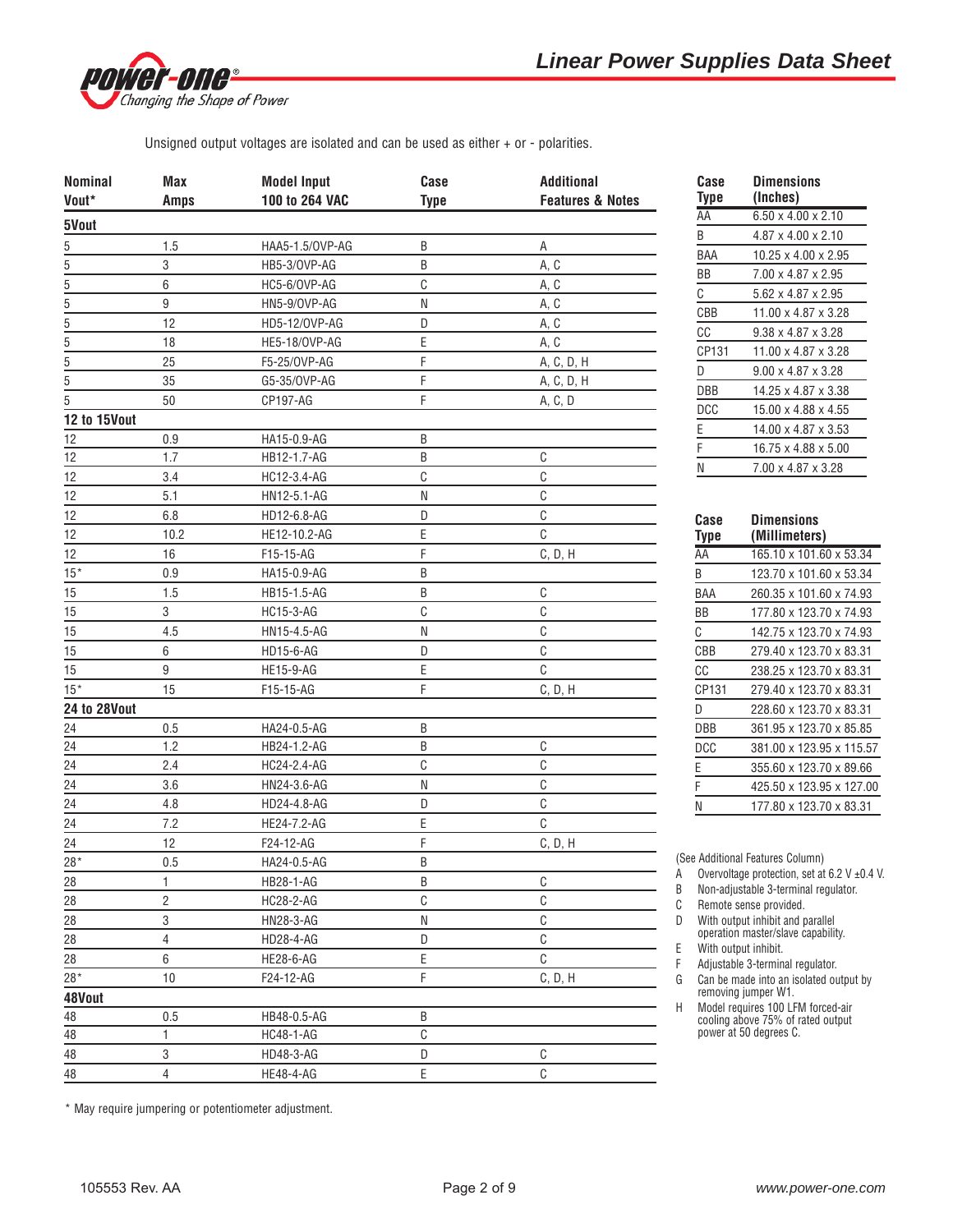

Unsigned output voltages are isolated and can be used as either + or - polarities.

| <b>Nominal</b><br>Vout* | Max<br><b>Amps</b> | <b>Model Input</b><br>100 to 264 VAC | Case<br><b>Type</b> | <b>Additional</b><br><b>Features &amp; Notes</b> |
|-------------------------|--------------------|--------------------------------------|---------------------|--------------------------------------------------|
| 5V to 15Vout            |                    |                                      |                     |                                                  |
| $+5, -5$                | 1.5, 1.5           | HAA5-1.5/OVP-AG                      | AA                  | Α                                                |
| $+5, -5$                | 3, 3               | HBB5-3/OVP-AG                        | BB                  | A                                                |
| $+5, -5$                | 6, 6               | HCC5-6/OVP-AG                        | CC                  | A, C                                             |
| 5, 12 to 15             | 2, 0.5             | <b>HAA512-AG</b>                     | AA                  | A                                                |
| 5, 12 to 15             | 3, 1.25            | <b>HBB512-AG</b>                     | BB                  | A, C                                             |
| 5, 12 to 15             | 6, 2.5             | <b>HCC512-AG</b>                     | CC                  | A, C                                             |
| $+12, -5*$              | 1, 0.4             | HAA15-0.8-AG                         | AA                  | C                                                |
| $+12, -5*$              | 1.7, 0.7           | HBB15-1.5-AG                         | ΒB                  | $\mathsf C$                                      |
| $+12, -12$              | 0.4, 0.4           | HAD12-0.4-AG                         | B                   | B                                                |
| $+12, -12$              | 1, 1               | HAA15-0.8-AG                         | AA                  | C                                                |
| $+12, -12$              | 1.7, 1.7           | HBB15-1.5-AG                         | BB                  | C                                                |
| $+12, -12$              | 3.4, 3.4           | <b>HCC15-3-AG</b>                    | cc                  | $\mathsf C$                                      |
| $+12, -12*$             | 5, 5               | HDD15-5-AG                           | E                   | C                                                |
| $+12, -15*$             | 1, 0.8             | HAA15-0.8-AG                         | AA                  | $\mathsf C$                                      |
| $+12, -15*$             | 1.7, 1.5           | HBB15-1.5-AG                         | <b>BB</b>           | C                                                |
| $+12, -15*$             | 3.4, 3             | <b>HCC15-3-AG</b>                    | CC                  | $\mathsf C$                                      |
| $+12, -15*$             | 5, 5               | <b>HDD15-5-AG</b>                    | E                   | C                                                |
| $+15, -5*$              | 0.8, 0.4           | HAA15-0.8-AG                         | AA                  | C                                                |
| $+15, -5*$              | 1.5, 0.7           | HBB15-1.5-AG                         | ΒB                  | $\mathsf C$                                      |
| $+15, -12*$             | 0.8, 1             | HAA15-0.8-AG                         | AA                  | C                                                |
| $+15, -12*$             | 1.5, 1.7           | HBB15-1.5-AG                         | BB                  | C                                                |
| $+15, -12*$             | 3, 3.4             | <b>HCC15-3-AG</b>                    | CC                  | C                                                |
| $15, -12*$              | 5, 5               | HDD15-5-AG                           | E                   | C                                                |
| 15V to 24Vout           |                    |                                      |                     |                                                  |
| $+15, -15$              | 0.4, 0.4           | HAD15-0.4-AG                         | B                   | B                                                |
| $+15, -15$              | 0.8, 0.8           | HAA15-0.8-AG                         | AA                  | C                                                |
| $+15, -15*$             | 1.5, 1.5           | HBB15-1.5-AG                         | BB                  | $\mathsf C$                                      |
| $+15, -15*$             | 3, 3               | <b>HCC15-3-AG</b>                    | CC                  | C                                                |
| $+15, -15$              | 5, 5               | <b>HDD15-5-AG</b>                    | E                   | С                                                |
| $+24, -24$              | 0.6, 0.6           | HAA24-0.6-AG                         | AA                  |                                                  |
| $+24, -24$              | 1.2, 1.2           | HBB24-1.2-AG                         | BB                  |                                                  |
| $+24, -24$              | 2.4, 2.4           | HCC24-2.4-AG                         | cc                  | C                                                |

\* May require jumpering or potentiometer adjustment.

| Case         | Dimensions                     |
|--------------|--------------------------------|
| Type         | (Inches)                       |
| AA           | 6.50 x 4.00 x 2.10             |
| B            | 4.87 x 4.00 x 2.10             |
| BAA          | 10.25 x 4.00 x 2.95            |
| BB           | 7.00 x 4.87 x 2.95             |
| С            | 5.62 x 4.87 x 2.95             |
| CBB          | 11.00 x 4.87 x 3.28            |
| СC           | $9.38 \times 4.87 \times 3.28$ |
| CP131        | 11.00 x 4.87 x 3.28            |
| D            | $9.00 \times 4.87 \times 3.28$ |
| DBB          | 14.25 x 4.87 x 3.38            |
| <b>DCC</b>   | 15.00 x 4.88 x 4.55            |
| E            | 14.00 x 4.87 x 3.53            |
| F            | 16.75 x 4.88 x 5.00            |
| Ν            | 7.00 x 4.87 x 3.28             |
|              |                                |
|              | <b>Dimensions</b>              |
| Case<br>Type | (Millimeters)                  |
| AA           | 165.10 x 101.60 x 53.34        |
|              |                                |
| B            | 123.70 x 101.60 x 53.34        |
| BAA          | 260.35 x 101.60 x 74.93        |

| (Millimeters)            |
|--------------------------|
| 165.10 x 101.60 x 53.34  |
| 123.70 x 101.60 x 53.34  |
| 260.35 x 101.60 x 74.93  |
| 177.80 x 123.70 x 74.93  |
| 142.75 x 123.70 x 74.93  |
| 279.40 x 123.70 x 83.31  |
| 238.25 x 123.70 x 83.31  |
| 279.40 x 123.70 x 83.31  |
| 228.60 x 123.70 x 83.31  |
| 361.95 x 123.70 x 85.85  |
| 381.00 x 123.95 x 115.57 |
| 355.60 x 123.70 x 89.66  |
| 425.50 x 123.95 x 127.00 |
| 177.80 x 123.70 x 83.31  |
|                          |

(See Additional Features Column)

A Overvoltage protection, set at  $6.2$  V  $\pm$ 0.4 V.

B Non-adjustable 3-terminal regulator.

C Remote sense provided.

D With output inhibit and parallel

operation master/slave capability. E With output inhibit.

F Adjustable 3-terminal regulator. G Can be made into an isolated output by removing jumper W1.

H Model requires 100 LFM forced-air cooling above 75% of rated output power at 50 degrees C.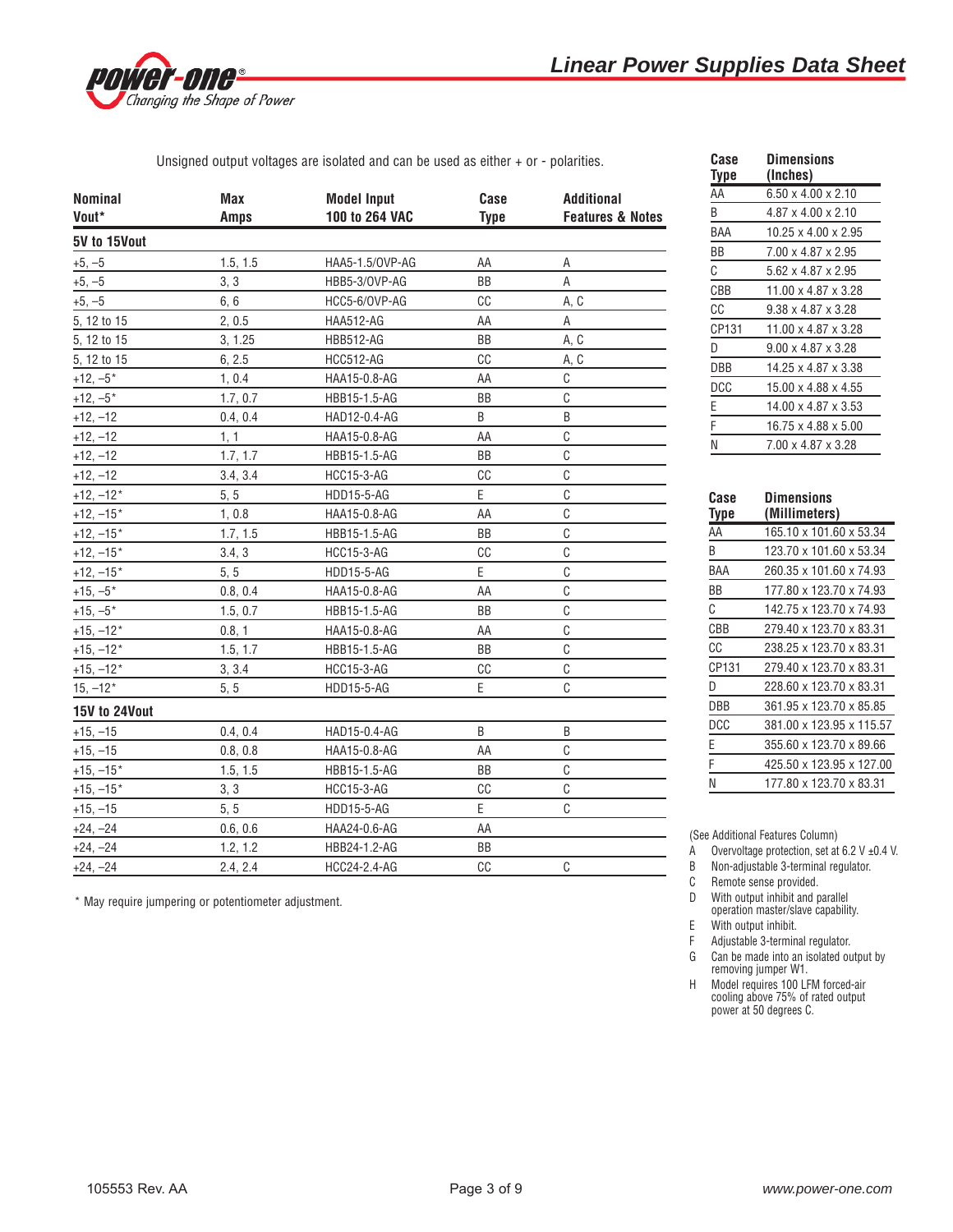

Unsigned output voltages are isolated and can be used as either + or - polarities.

| <b>Nominal</b><br>Vout*            | Max<br><b>Amps</b> | <b>Model Input</b><br>100 to 264 VAC | Case<br><b>Type</b> | <b>Additional</b><br><b>Features &amp; Notes</b> |                        |                                                                        |
|------------------------------------|--------------------|--------------------------------------|---------------------|--------------------------------------------------|------------------------|------------------------------------------------------------------------|
| Triple Output Models, 5V to 15Vout |                    |                                      |                     |                                                  |                        |                                                                        |
| $+5, +12, -5$ *                    | 2, 0.4, 0.4        | HTAA-16W-AG                          | AA                  | Α                                                | Case<br><b>Type</b>    | <b>Dimensions</b><br>(Inches)                                          |
| $5, +12, -5$ *                     | 3, 1, 0.4          | HBAA-40W-AG                          | BAA                 | A, C                                             | AA                     | $6.50 \times 4.00 \times 2.10$                                         |
| $+5, +12, -5$ *                    | 6, 1, 0.4          | HCAA-60W-AG                          | D                   | A, C                                             | B                      | 4.87 x 4.00 x 2.10                                                     |
| $5, +12, -5*$                      | 6, 1.7, 0.7        | HCBB-75W-AG                          | CBB                 | C                                                | BAA                    | 10.25 x 4.00 x 2.95                                                    |
| $5, +12, -5$ *                     | 8, 1.7, 0.7        | CP131-AG                             | CP131               | A, C                                             | BB                     | 7.00 x 4.87 x 2.95                                                     |
| $5, +12, -5$ *                     | 12, 1.7, 0.7       | HDBB-105W-AG                         | DBB                 | A, C                                             | C                      | 5.62 x 4.87 x 2.95                                                     |
| $5, +12, -12$                      | 2, 0.4, 0.4        | HTAA-16W-AG                          | AA                  | Α                                                | CBB                    | 11.00 x 4.87 x 3.28                                                    |
| $5, +12, -12$                      | 3, 1, 1            | HBAA-40W-AG                          | BAA                 | A, C                                             | $\mathbb{C}\mathbb{C}$ | 9.38 x 4.87 x 3.28                                                     |
| $+5, +12, -12$                     | 6, 1, 1            | HCAA-60W-AG                          | D                   | A, C                                             | CP131                  | 11.00 x 4.87 x 3.28                                                    |
| $5, +12, -12$                      | 6, 1.7, 1.7        | HCBB-75W-AG                          | CBB                 | C                                                | D                      | $9.00 \times 4.87 \times 3.28$                                         |
| $5, +12, -12$                      | 8, 1.7, 1.7        | CP131-AG                             | CP131               | A, C                                             | <b>DBB</b>             | 14.25 x 4.87 x 3.38                                                    |
| $5, +12, -12$                      | 12, 1.7, 1.7       | HDBB-105W-AG                         | <b>DBB</b>          | C                                                | <b>DCC</b>             | 15.00 x 4.88 x 4.55                                                    |
| $5, +12, -12$                      | 12, 3.4, 3.4       | HDCC-150W-AG                         | <b>DCC</b>          | A, C                                             | Ε                      | 14.00 x 4.87 x 3.53                                                    |
| $5, +12, -15*$                     | 2, 0.4, 0.4        | HTAA-16W-AG                          | AA                  | А                                                | F                      | 16.75 x 4.88 x 5.00                                                    |
| $5, +12, -15*$                     | 3, 1, 0.8          | HBAA-40W-AG                          | BAA                 | A, C                                             | N                      | 7.00 x 4.87 x 3.28                                                     |
| $+5, +12, -15*$                    | 6, 1, 1            | HCAA-60W-AG                          | D                   | A, C                                             |                        |                                                                        |
| $5, +12, -15$                      | 6, 1.7, 1.5        | HCBB-75W-AG                          | CBB                 | C                                                |                        |                                                                        |
| $5, +12, -15$                      | 8, 1.7, 1.5        | CP131-AG                             | CP131               | A, C                                             | Case                   | <b>Dimensions</b>                                                      |
| $5, +12, -15*$                     | 12, 1.7, 1.5       | HDBB-105W-AG                         | <b>DBB</b>          | C                                                | Type                   | (Millimeters)                                                          |
| $5, +12, -15$                      | 12, 3.4, 3         | HDCC-150W-AG                         | <b>DCC</b>          | A, C                                             | AA                     | 165.10 x 101.60 x 53.34                                                |
| $5, +15, -5*$                      | 2, 0.4, 0.4        | HTAA-16W-AG                          | AA                  | Α                                                | B                      | 123.70 x 101.60 x 53.34                                                |
| $5, +15, -5$ *                     | 3, 0.8, 0.4        | HBAA-40W-AG                          | BAA                 | A, C                                             | BAA                    | 260.35 x 101.60 x 74.93                                                |
| $+5, +15, -5*$                     | 6, 1, 0.4          | HCAA-60W-AG                          | D                   | A, C                                             | BB                     | 177.80 x 123.70 x 74.93                                                |
| $5, +15, -5$ *                     | 6, 1.5, 0.7        | HCBB-75W-AG                          | CBB                 | С                                                | С                      | 142.75 x 123.70 x 74.93                                                |
| $5, +15, -5$ *                     | 8, 1.5, 0.7        | CP131-AG                             | CP131               | А,                                               | CBB                    | 279.40 x 123.70 x 83.31                                                |
| $5, +15, -5$ *                     | 12, 1.5, 0.7       | HDBB-105W-AG                         | DBB                 | С                                                | cc                     | 238.25 x 123.70 x 83.31                                                |
| $5, +15, -12*$                     | 2, 0.4, 0.4        | HTAA-16W-AG                          | AA                  | Α                                                | CP131                  | 279.40 x 123.70 x 83.31                                                |
| $5, +15, -12*$                     | 3, 0.8, 1          | HBAA-40W-AG                          | BAA                 | A, C                                             | D                      | 228.60 x 123.70 x 83.31                                                |
| $+5, +15, -12*$                    | 6, 1, 1            | HCAA-60W-AG                          | D                   | A, C                                             | DBB                    | 361.95 x 123.70 x 85.85                                                |
| $5, +15, -12$                      | 6, 1.5, 1.7        | HCBB-75W-AG                          | CBB                 | C                                                | <b>DCC</b>             | 381.00 x 123.95 x 115.57                                               |
| $5, +15, -12$                      | 8, 1.5, 1.7        | CP131-AG                             | CP131               | A, C                                             | E                      | 355.60 x 123.70 x 89.66                                                |
| $5, +15, -12*$                     | 12, 1.5, 1.7       | HDBB-105W-AG                         | DBB                 | C                                                |                        | 425.50 x 123.95 x 127.00                                               |
| $5, +15, -12$                      | 12, 3, 3.4         | HDCC-150W-AG                         | <b>DCC</b>          | A, C                                             | Ν                      | 177.80 x 123.70 x 83.31                                                |
| $5, +15, -15*$                     | 2, 0.4, 0.4        | HTAA-16W-AG                          | AA                  | Α                                                |                        |                                                                        |
| $5, +15, -15*$                     | 3, 0.8, 0.8        | HBAA-40W-AG                          | BAA                 | A, C                                             |                        | (See Additional Features Column)                                       |
| $+5, +15, -15*$                    | 6, 1, 1            | HCAA-60W-AG                          | D                   | A, C                                             | Α                      | Overvoltage protection, set at 6.2 V ±0.4 V.                           |
| $5, +15, -15$                      | 6, 1.5, 1.5        | HCBB-75W-AG                          | CBB                 | С                                                | B                      | Non-adjustable 3-terminal regulator.                                   |
| $5, +15, -15$                      | 8, 1.5, 1.5        | CP131-AG                             | CP131               | A, C                                             | C                      | Remote sense provided.                                                 |
| $5, +15, -15*$                     | 12, 1.5, 1.5       | HDBB-105W-AG                         | DBB                 | С                                                | D                      | With output inhibit and parallel<br>operation master/slave capability. |
| $5, +15, -15$                      | 12, 3, 3           | HDCC-150W-AG                         | <b>DCC</b>          | A, C                                             | Ε                      | With output inhibit.                                                   |

\* May require jumpering or potentiometer adjustment.

- F Adjustable 3-terminal regulator.
- G Can be made into an isolated output by removing jumper W1.
- H Model requires 100 LFM forced-air cooling above 75% of rated output power at 50 degrees C.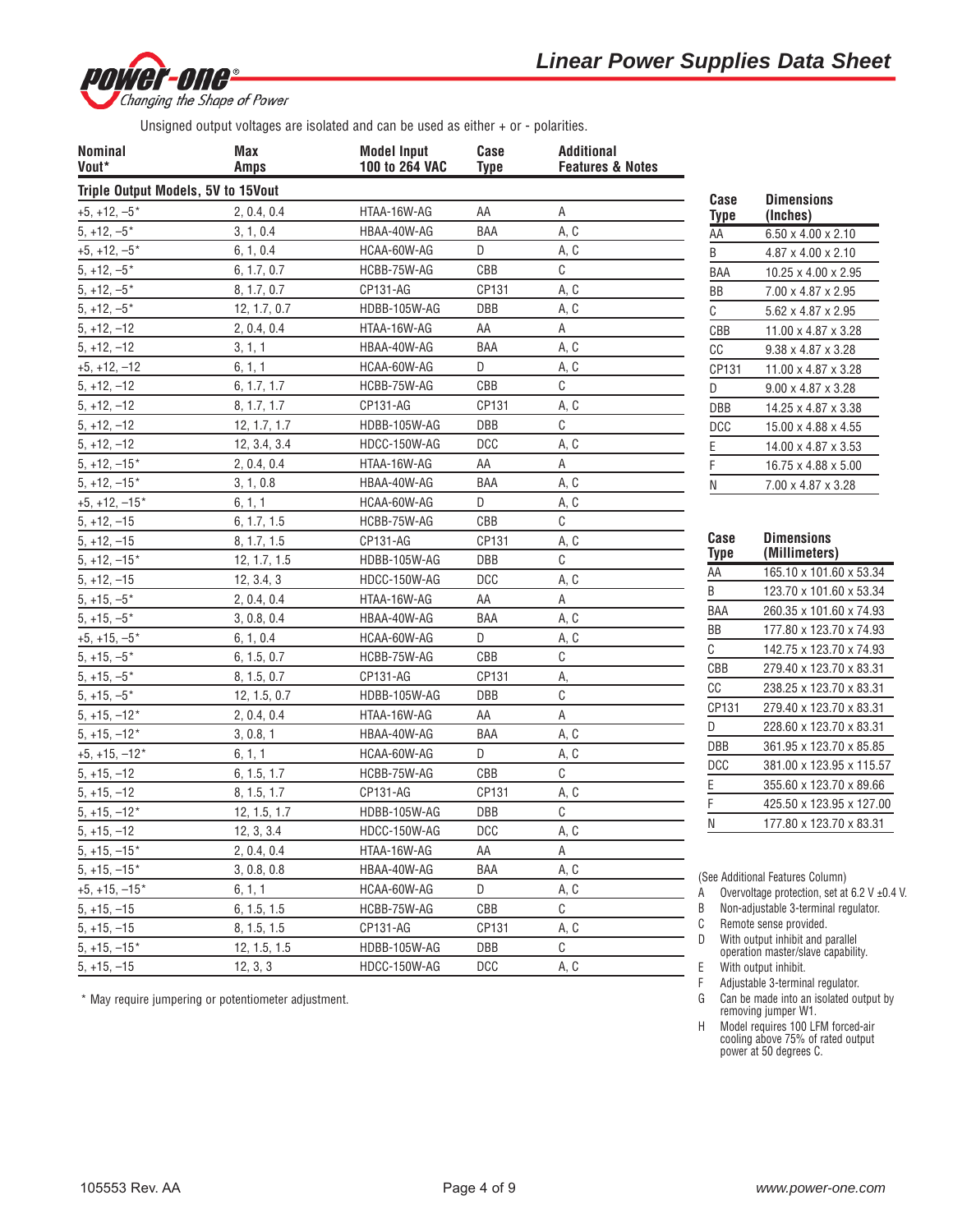

### **Input Specifications**

| <b>PARAMETER</b>   | <b>CONDITIONS/DESCRIPTION</b>                               |             | <b>MIN</b> | <b>NOM</b> | <b>MAX</b> | <b>UNITS</b>  |
|--------------------|-------------------------------------------------------------|-------------|------------|------------|------------|---------------|
| Input Voltage - AC | Jumper selectable, shipped factory configured for           | 100 VAC Tap | 87         | 100        | 110        |               |
| (Note 1, 2)        | 120VAC operation. All models must be externally             | 120 VAC Tap | 104        | 120        | 132        |               |
|                    | fused for proper operation. Fuse ratings are marked         | 220 VAC Tap | 191        | 220        | 242        | <b>VAC</b>    |
|                    | on each unit. Consult factory for each unit's fuse          | 240 VAC Tap | 209        | 240        | 264        |               |
|                    | requirements.                                               |             |            |            |            |               |
| Input Frequency    | AC input.                                                   |             | 47         |            | 63         | Hz            |
| Line Regulation    | Output voltage charge for a 10% line change: F case models. |             | $-0.01$    |            | $+0.01$    |               |
|                    | HAD12, HAD15.                                               |             | $-1.0$     |            | $+1.0$     | $\frac{0}{0}$ |
|                    | Outputs with adjustable three terminal regulators.          |             | $-0.5$     |            | $+0.5$     |               |
|                    | All other models.                                           |             | $-0.05$    |            | $+0.05$    |               |

**NOTES:** 1) Derate output current 10% for 50Hz operation.

2) Input voltage tolerance for 230VAC operation is +15%, -10%.

#### **Output Specifications**

| <b>PARAMETER</b>          | <b>CONDITIONS/DESCRIPTION</b>                                              | <b>MIN</b>                                   | <b>NOM</b> | <b>MAX</b> | <b>UNITS</b>  |
|---------------------------|----------------------------------------------------------------------------|----------------------------------------------|------------|------------|---------------|
| <b>Output Adjustment</b>  | Minimum output adjustment range (Note 1).                                  | -5                                           |            | $+5$       | $\frac{0}{0}$ |
| Efficiency                | 5 volt outputs.                                                            |                                              | 45         |            |               |
|                           | 12 volt and 15 volt outputs.                                               |                                              | 55         |            | $\%$          |
|                           | 24 volt and higher outputs.                                                |                                              | 60         |            |               |
|                           | F case models.                                                             |                                              |            | 3.0        | mVPK-PK       |
| Ripple and Noise          | 5 volt. 12 volt. and 15 volt models.                                       |                                              |            | 5.0        | mVPK-PK       |
| (Note 2)                  | All three terminal regulator outputs.                                      |                                              |            | 0.2        | $%$ PK-PK     |
|                           | 24 volt through 250 volt models.                                           | 3.0mVPK-PK plus 0.02% of output voltage, max |            |            |               |
| <b>Load Regulation</b>    | Output change for a 50% load change: F case models.                        | $-0.02$                                      |            | $+0.02$    |               |
|                           | <b>HAD12. HAD15.</b>                                                       | -1                                           |            | +1         | $\frac{0}{0}$ |
|                           | Outputs with adjustable three terminal regulators.                         | $-0.5$                                       |            | $+0.5$     |               |
|                           | All other models.                                                          | $-0.05$                                      |            | $+0.05$    |               |
| <b>Transient Response</b> | Recovery time, to within 1% of initial set point due to a 50% load change. |                                              |            | 50         | μS            |

**NOTES:** 1) **OUTPUT VOLTAGE ADJUSTMENTS:** Output voltage adjustments can be made to within ±5% of factory setting of nominal output voltage. Locate the "Vadj" potentiometer on the power supply PCB and use a screwdriver to adjust the output pot. The HAD12 and HAD15 3 terminal regulator outputs are not adjustable.

2) Full load, 20MHz bandwidth.

### **Safety, Regulatory, and EMI Specifications**

| <b>PARAMETER</b>        | <b>CONDITIONS/DESCRIPTION</b>                    |          | MIN                                           | <b>NOM</b> | <b>MAX</b> | <b>UNITS</b> |  |
|-------------------------|--------------------------------------------------|----------|-----------------------------------------------|------------|------------|--------------|--|
| <b>Agency Approvals</b> | UL60950-1.                                       |          |                                               |            |            |              |  |
|                         | CSA 60950-1 "cUL".                               |          |                                               |            | Approved   |              |  |
|                         | EN60950-1.                                       |          |                                               |            |            |              |  |
|                         | IEC60950-1.                                      |          |                                               |            |            |              |  |
| Dielectric Withstand    | Input to output.                                 |          | 3000                                          |            |            |              |  |
| Voltage                 | Input to ground.                                 |          | 1500                                          |            |            | VAC          |  |
| Electromagnetic         | FCC CFR title 47 Part 15 Sub-Part B - conducted. |          |                                               |            |            |              |  |
| Interference            | EN55022 / CISPR 22 conducted.                    |          | Compatible with system compliance to Level B. |            |            |              |  |
|                         | EN55022 / CISPR 22 radiated.                     |          |                                               |            |            |              |  |
| Leakage Current         | <b>Per EN60950</b>                               | (264VAC) |                                               | 23         | 50         | μA           |  |
|                         | <b>Interface Signals and Internal Protection</b> |          |                                               |            |            |              |  |

# **PARAMETER CONDITIONS/DESCRIPTION MIN NOM MAX UNITS** Overvoltage Protection **Provided on 5 volt output units where indicated.** 6.6 6 6 6 6 6 V Other outputs may use optional overvoltage protectors OVP-12 and OVP-24. Remote Sense Total voltage compensation for cable losses with respect to the main output. 250 mV Provided on models where indicated. Overcurrent/Short Circuit and Automatic current limit/foldback. Rated as a percentage of output power. 115 120 140 % Protection Master/Slave Operation For parallel operation of up to 6 units. Master/slave pin provided on F case models only. Contact factory for application notes.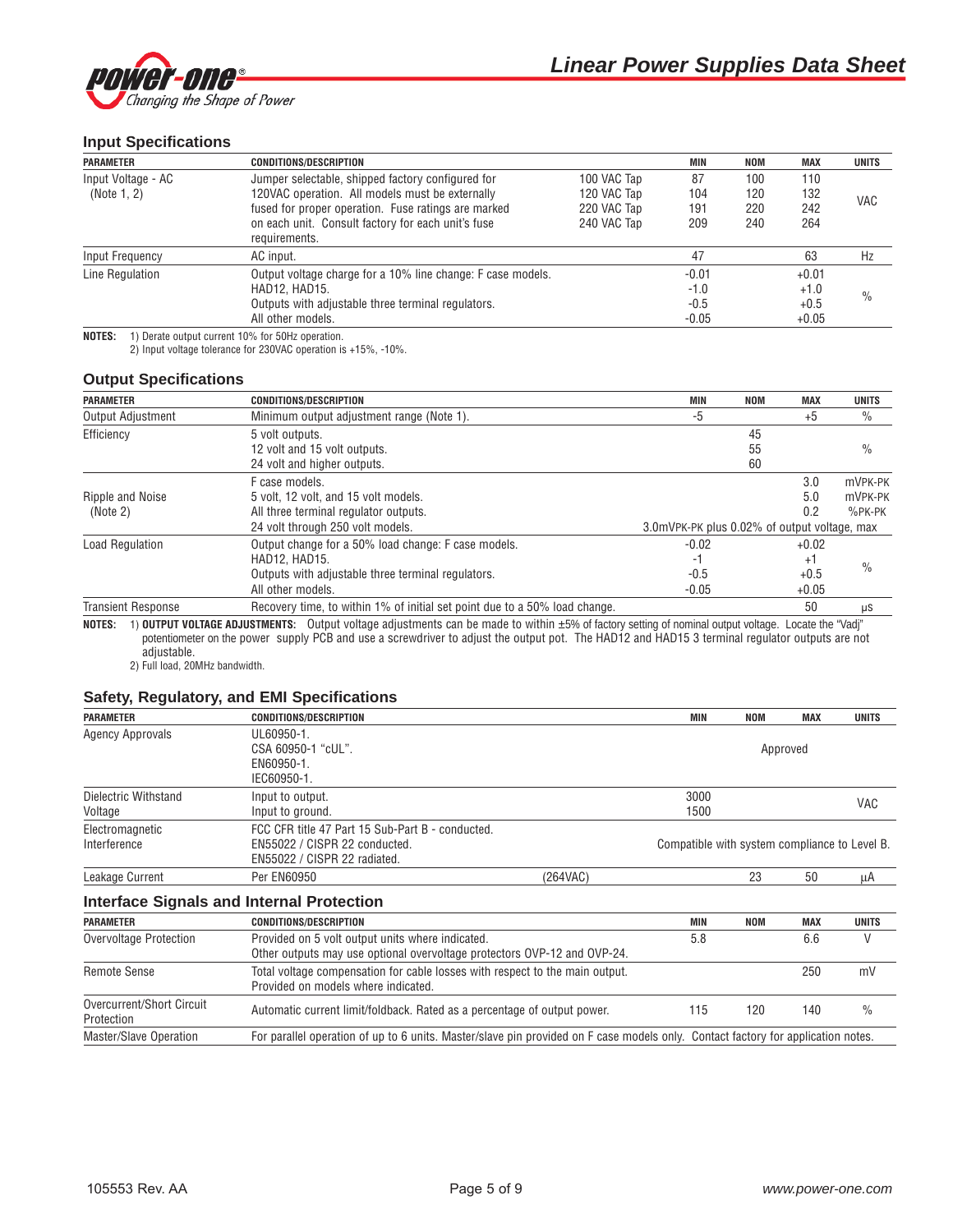

### **Environmental Specifications**

| <b>PARAMETER</b>               | <b>CONDITIONS/DESCRIPTION</b>                         |              | MIN    | NOM | <b>MAX</b> | <b>UNITS</b> |
|--------------------------------|-------------------------------------------------------|--------------|--------|-----|------------|--------------|
| <b>Operating Temperature</b>   | Derate output power linearly above 50°C by 3% per °C. | At 100% load |        |     | 50         | °C           |
|                                |                                                       | At 40% load  |        |     | 70         | °C           |
| Storage Temperature            |                                                       |              | -40    |     | 85         | °C           |
| <b>Temperature Coefficient</b> | 0°C to 50°C (after 15 minute warm-up).                |              |        | 0.1 | 0.3        | $\%$ /°C     |
|                                | 24 hours after warm-up.                               |              | $-0.3$ |     | $+0.3$     | $\%$         |
| Shock                          | Operating.                                            |              |        |     | 20         | GPK          |
| Vibration                      | Random vibration from 10 Hz to 2 kHz, 3 axis.         |              |        |     | 6.15       | GRMS         |
| <b>Relative Humidity</b>       | Non-Condensing.                                       |              |        |     | 95         | %RH          |

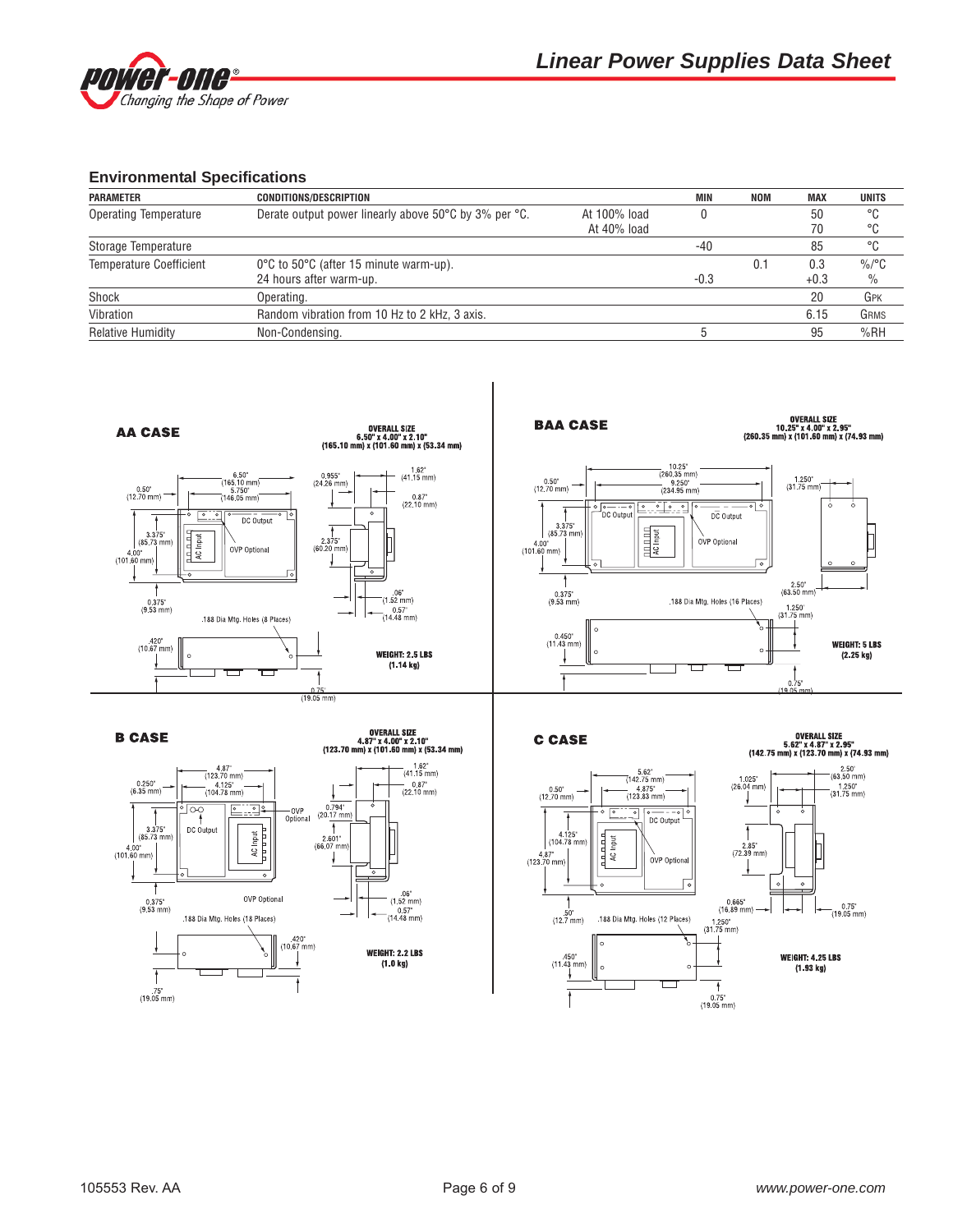

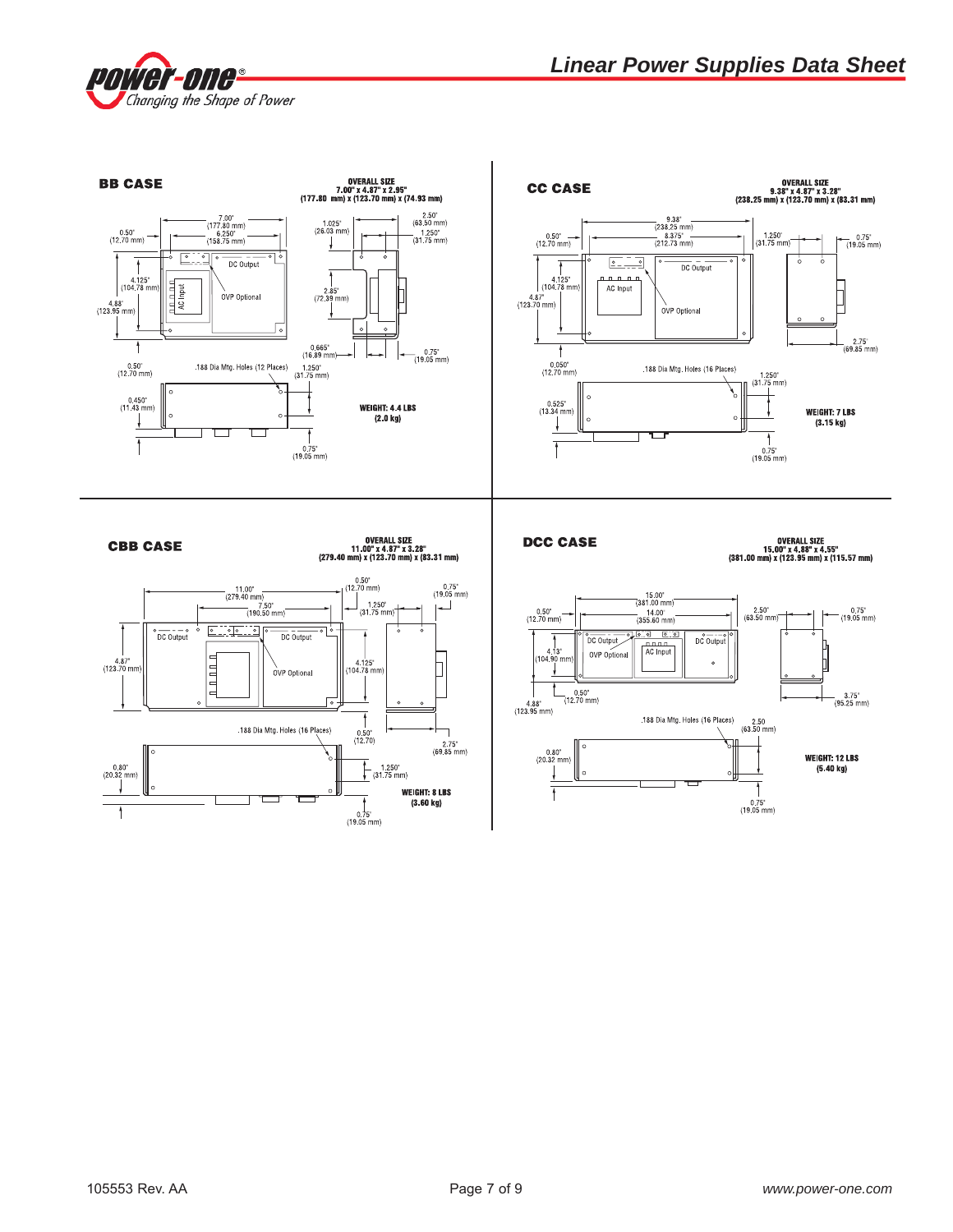